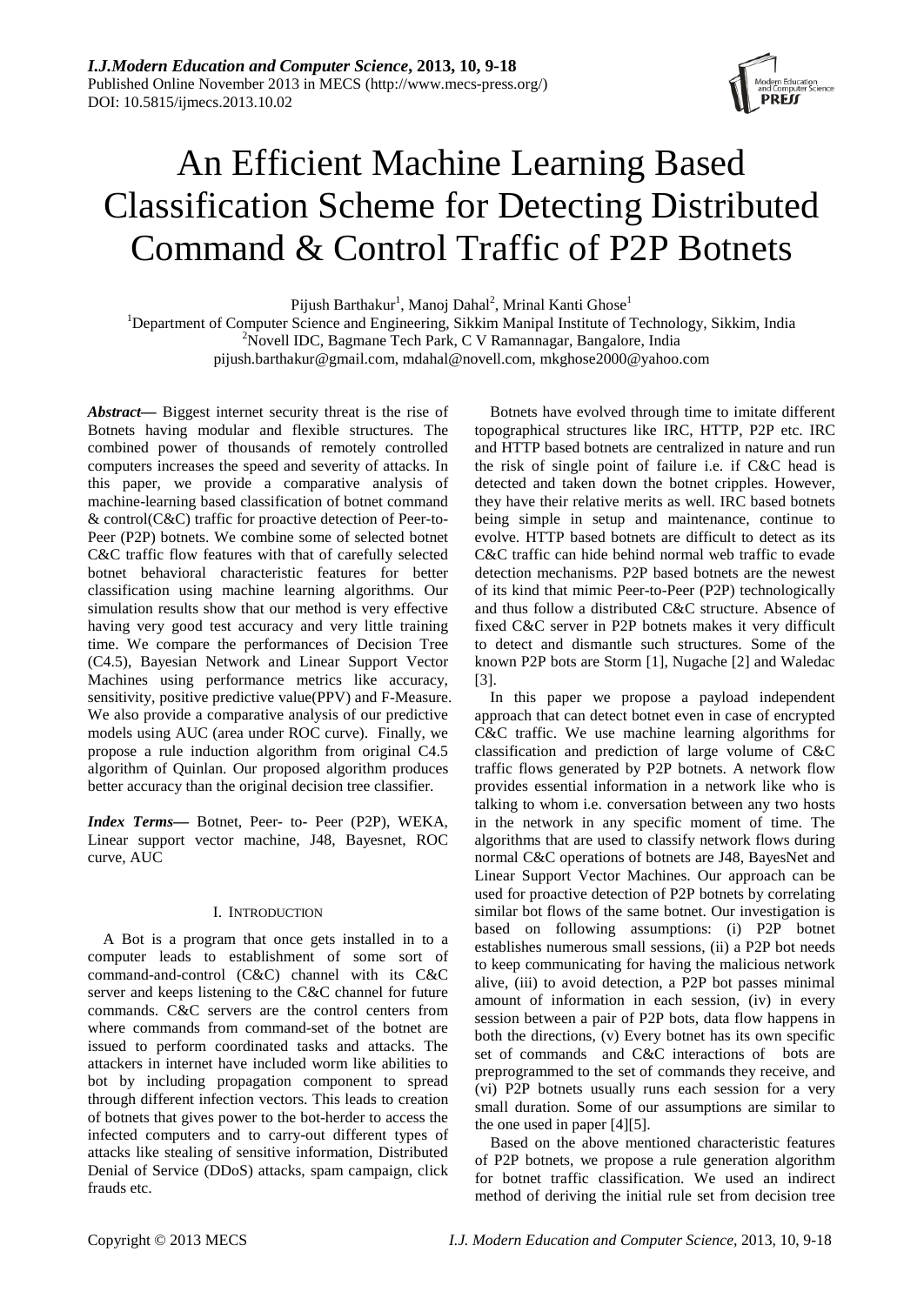generated using C4.5 algorithm. Then, we followed a step-by-step approach for optimization of the rule set. Our final rule set has a uniform structure providing significant insight in to similarities within P2P botnet C&C traffic.

Rest of the paper is organized as follows: Section II provides a brief overview of related works. In Section III, we discuss the inherent differences between botnet C&C flows and normal network flows. In Section IV we provide the architectural overview of our classification process and the approach we have followed for dataset preparation. In Section V, we briefly describe the algorithms used in our classification task and also provide a detail analysis of the result of our classification models. In Section VI, we propose a rule generation algorithm for P2P botnet traffic classification and finally we conclude in Section VII.

## II. RELATED WORKS

A botnet operator needs to spend a sufficiently long interval of time with its newly acquired bot, before it is finally deployed for attack. This pre-attack period involves a sequence of stages like initial infection of the computer with bot code, the process of "rallying" i.e. the procedure adopted by a botnet for self identification of newly created bots so that it can initiate contact with Command & Control (C&C) server, and sequence of measures taken for the newly created bot client to make it secure. Measures taken to make a bot client secure normally involve deployment of anti-antivirus tools and Rootkit or similar tools in order to hide itself from applications already installed by security agencies. In a newly created bot client, the hacker also employs tools to retrieve details of the computer (e.g. processor speed, memory, network speed etc.) and to search for location of any leftover tools by an earlier infection [6]. It is imperative to study botnet behavior during these early phases of exploitation in order to neutralize a bot before it takes part in any attack. We may term such detection approaches as "proactive". However, most detection techniques developed till date are reactive in nature. In a recently published work [7], the author emphasizes on the use of network flows with incident handler for detection of network threats. It states that the flow data collected from all critical points throughout the network infrastructure provides needed visibility that can help to identify systems that are infected with malware or participating in a botnet. They can also reveal an attacker's targets, systems that are already compromised, and even the attackers themselves. A machine learning based approach for botnet detection was proposed in paper [8] albeit for IRC botnets. It uses classification using flow characteristics that can be employed for proactive detection of IRC bots. Zhao et. al. [9] have proposed a machine learning based classification scheme for detection of P2P botnets based on a set of network traffic attributes observed during a selected time window. They used Bayesian Network and Decision Tree classifiers with 12 selected traffic attributes. However, we

achieved better accuracy with our selected set of attributes. Wernhuar et. al. [10] have proposed a mechanism to quickly identify P2P botnet traffic flows during the connection stage. They used Response to Intervention (RTI) method to observe the traffic flows of normal P2P applications and P2P botnets. Then they used decision tree model for classification, and information obtained were used for identification of abnormal traffic flows and the location of zombie computers. The detection technique proposed in our earlier work [11], also emphasizes on a similar approach for detection of P2P botnet. However, the approach is based solely on non-linear Support Vector Machines (SVM) and hence takes long time duration to complete the classification task.

Apart from machine learning based approaches, DNS based approaches may also be used for proactive detection of botnets. Botnet DNS traffic exhibits some unique properties like sudden and abnormal increase in DNS request rates mainly due to group activities of bots within a botnet, use of Dynamic DNS (DDNS) and in many cases use of fast-flux service network (FFSN) that results in rapidly changing DNS entries [12][13]. Moreover, most botnets today uses DNS to find C&C server. An approach for detection of algorithmically generated domain names of some recent botnets using DNS based "domain fluxing" for command-and-control has been proposed in the literature [14]. Botnets that rely on "domain fluxing", generate domain names algorithmically.

Some other detection approaches are worth mentioning. Masud et. al. [15] proposed a flow based approach to classify C&C and normal flow to learn temporal correlation between an incoming packet and one of the following logged events: (i) an outgoing packet (ii) a new outgoing connection and (iii) an application startup. Any incoming packet correlated with one of these logged events is considered a possible botnet command packet. Another approach called BotMiner[16] uses Data Mining for botnet detection through cross cluster correlation. BotMiner is based on essential properties of a botnet like bots within the same botnet exhibits similar communication pattern and similar malicious activity patterns. These detection approaches proposed in [15] and [16] are more of reactive in nature than being proactive. Hossein et.al. [17] have proposed a P2P botnet detection model using a new bio-inspired model like Artificial Immune System (AIS). The AIS system provides a multilayered protection mechanism to discriminate between the malicious and safe activities. AIS based detection involves two main steps: First, to train the detector using a training data set that contain malicious patterns and system's normal activities. Second, is to monitor real system's traffic for malicious activities using detector sets. Finally, the malicious hosts are identified through identification of similar communication patterns and similar malicious activities. Hang et. al. [18] have proposed Entelecheia, an approach of P2P botnet detection using graph mining through exploitation of "social" behavior of the botnet during its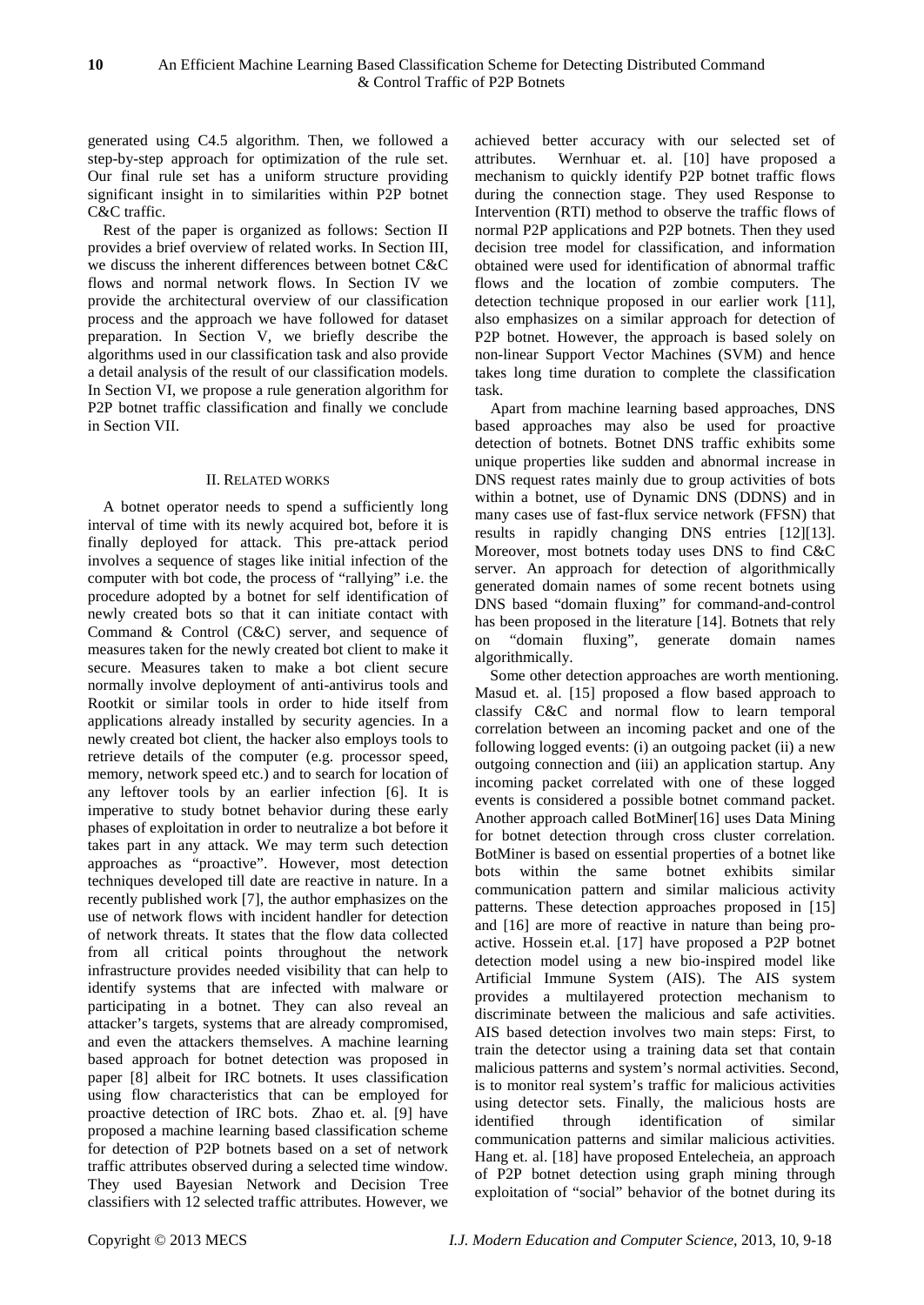waiting stage. This they have done in two broad steps, first they created a graph through network-wide interactions of hosts and then they filtered and clustered hosts based on flow information. Shishir et. al. [19] proposed BotGrep that exploits spatial relationship among P2P botnet's communication traffic through graph analysis. This algorithm iteratively partitions the communication graph into a faster-mixing and a slowermixing piece and then narrows it down on to the fastmixing component as fast-mixing represents a property of the P2P botnet C&C graph. However, BotGrep has to be combined with some other malware detection scheme for effectively distinguishing botnet communication structure from other applications using P2P communications. Babak et. al. [20] have proposed PeerRush, a generic classification approach that can accurately detect different types of legitimate and malicious P2P traffic. An application profile is initially created by learning traffic samples of known P2P applications. The network traffics generated by P2P hosts within monitored network are then matched with the learned application profile for accurate detection and categorization of P2P applications. Li et. al. [21] proposed a P2P botnet detection framework by identifying similar patterns of P2P botnet flows such as outbound network degree, connection failure rate etc. that occurs at irregular phased intervals. It is called irregular phased similarity (IPS) and used it to determine flow clusters. Then a distance is derived between such flow clusters and compared it with a threshold value for the distance to determine the number of flow clusters that are closer. Finally the ratio of similar clusters is measured and compared it with a predefined threshold to identify a suspicious P2P bot. However, this technique is still in theory only and needs to be practically evaluated.

# III. PROBLEM DESCRIPTION AND ASSUMPTIONS

The modern network traffic involves various data types, such as files, e-mails, Web contents, real-time audio/video data streams, etc. Each of these data types either use TCP or UDP as transport layer protocol depending on the type of transmission needed. For example, for transfer of files, e-mails, Web contents etc., the Transmission Control Protocol (TCP) appears to be suitable for its reliability. On the other hand, for transfer of real-time audio/video data streams, which is timesensitive, the User Datagram Protocol (UDP) is typically used. Applications using TCP establishes full-duplex communication and also flow control i.e. while establishing connection, the ACK sent back to the sender by the receiving TCP, indicates to the sender the number of bytes it can receive beyond the last received TCP segment, without causing overrun and overflow in its internal buffers. Most P2P applications use UDP protocol for communication. Therefore, when we capture data from various applications in the internet, we find non uniformity in terms of volume, time etc. and in many cases are also unidirectional in nature.

Traffic flows captured from P2P bots (in our case Nugache) mostly uses TCP. A bot is a program and therefore every command issued by a bot in its normal C&C operations is followed by a response from either a server in its hierarchy in the botnet or from some other bot in its peer group. In other word, C&C interactions in P2P botnets must follow a strict command-response pattern. Also, a P2P bot needs to keep communicating to have their malicious network working. That is, a P2P bot needs to keep itself updated about other bots that are still active in its network. In normal C&C operations P2P bot establishes numerous small sessions. More specifically, they keep changing communicating ports for normal C&C interaction or until they lunch attack. Therefore, the number of packets in each of the bot generated flow during normal C&C operation is usually small. Finally we observe that the packets in bot generated flows are small in size. In our observation, we find all bot packets have size less than 500 bytes. Moreover, among the few packets transferred in a bot flow only one or two packets carry highest bytes, whereas, the normal P2P traffic carries most of the packets to the size of MTU. All these observations have led us to formulate our problem which is subsequently put to classification using machine learning algorithms.

### IV. ARCHITECTURAL OVERVIEW AND DATA SET PREPARATION

Our classification scheme contains four broad modules namely, data acquisition, extraction, filtering &



Figure 1: Pipeline diagram for botnet traffic classification

scaling and botnet C&C traffic classification. We show the pipeline diagram in Fig. 1.

Description of the pipeline diagram:

i) *Data Acquisition:*Raw packets were collected using Wireshark[22] from different computers connected to our campus network. We acquired the botnet dataset of Nugache bot from Department of Computer Science, The University of Texas at Dallas. This is the same dataset which were used in the botnet related research works of [23].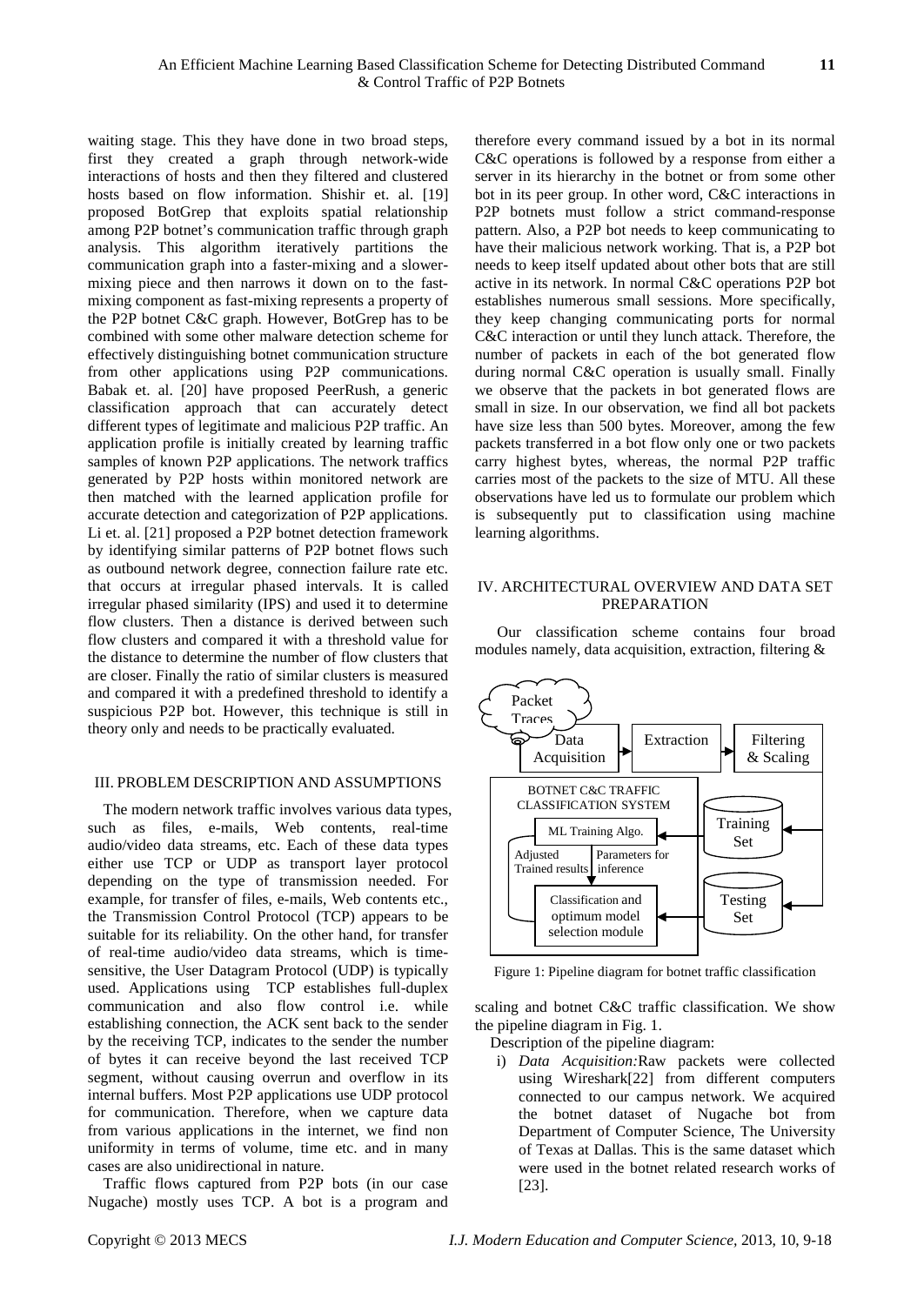- *ii) Extraction:*Useful features for classification were extracted from packet headers. We extracted different kind of information from packet data like the size of largest packet transferred in a flow, the ratio of this packet in a given flow, the difference in time (calculated in seconds) for last packet received in either direction for responding flows, difference in number of packet being sent in either direction for responding flows and also several other features extracted from packet headers. For non-responding flows we include a unique number(we consider a very large number) to make it differentiable. We used 999 for difference in number of packets and 99999 for difference of time. However, more than 60% of normal traffic flows in our dataset has responding flows.
- *iii) Filtering & Scaling:* We filtered our datasets through removal of unwanted flows so that it is optimized for classification. We removed the flows having a single packets , since single packets does not provide any statistically significant information. Similarly, flows representing NetBIOS services, broadcasting and DHCP were removed. We scaled the datasets to the range of 0 to 1. We created three separate files containing 18926, 18898 and 18826 instances. Each file contains flow captured for more than 10 hours for each bot as well as normal web traffic. Normal network flows comprised 17.83 % of total flows on an average of the three files.
- iv) *Botnet C&C traffic classification system:* We feed our optimized datasets to our Botnet C&C traffic classification using 10 fold croos validation. The botnet C&C traffic classification system has two modules – one for training the system using input training sets and the other to evaluate the optimum model using testing set.

#### V. CLASSIFICATION AND ANALYSIS OF RESULTS

We used three machine learning classification algorithm for classification of P2P botnet control traffic. A brief description of the three algorithm is provided first and then we provide an analysis of results obtained from classification models.

a. *Decision Tree (J48):* A Decision Tree (C4.5 decision tree algorithm) [24] is one of the most popular classification algorithm that uses recursive partition of instance space based on concept of information entropy. Training is done on an already labeled set of instances having a fixed set of attributes and then splitting it by choosing an attribute giving maximum normalized information gain (difference in entropy). The algorithm then repeats this process recursively for each of the subparts. A Decision Tree classifier uses *pruning* tactics that results in reducing the size of the tree (or the number of nodes) to avoid unnecessary complexity, and to avoid over-fitting of the data set

when classifying new data. The overlying principle of pruning is to compare the amount of error that a decision tree would suffer before and after each possible prune, and to then decide accordingly to maximally avoid error.

*b. BayesNet (using Genetic Search) [25]:* Given a set of variables  $U = \{x1, x2, \ldots, xn\}$ ,  $n \ge 1$ , a Bayesian Network B over the set of variable U is a network structure Bs, which is a directed acyclic graph(DAG) over U and a set of probability tables

$$
B_p = {p(u|pa(u))|u \in U}
$$

where  $pa(u)$  is the set of parents of u in  $B_s$ . The learning task consists of finding an appropriate Bayesian network given a dataset D over U. We use Bayes Network learning algorithm [26] that uses genetic search for finding a well scoring Bayes network structure. Genetic search works by having a population of Bayes network structures and allow them to mutate and apply cross over to get offspring. The best network structure found during the process is returned.

*c. Linear Support Vector Machine:* Linear SVMs are very powerful classification tools. The software packages that implements Linear SVM are SVMperf [27] Pegasos[28] and LIBLINEAR[29]. Given a set of instance-label pairs (xi, yi),  $i = 1,...,l$ ,  $xi \in Rn$ , yi  $\epsilon$ -1,+1 }, Linear SVM solve the following unconstrained optimization problem with loss function ξ(w;xi,yi):

$$
\overline{\text{min}} \frac{1}{2} w^T w + C \sum_{i=1}^l \xi(w; x_i, y_i)
$$

Where, C>0 is a penalty parameter. In Linear SVM, the two common loss functions are max  $(1 - y_iw^T x_i, 0)$  and max  $(1 - y_iw^T x_i, 0)^2$ . The former is referred to as L1-SVM and the later as L2-SVM.

Here we discuss our simulation results of classification using three machine learning algorithms namely J48 (Weka implementation of C4.5), Bayesian Network and Linear SVM. In Table 1, we provide the list of 10 flow and botnet characteristic features initially considered for classification. However, after thorough investigation we used only bottom four features in our final classification models. This is mainly because of inconsequential nature of first six features. We use WEKA [30] Data Mining environment for classification. Weka provides a collection of Machine Learning (ML) algorithms and several visualization tools for data analysis and predictive modeling.

The results show very high True Positive (TP) rate and very low False Positive (FP) rate for the best models we obtained. High true positive rate or Hits mean that the machine learning classifiers worked well in prediction of actual bot flows. Very low false positive rate or false alarm shows that very few normal web flows were confused as bot generated flows. We consider the following performance metrics to compare our classification models: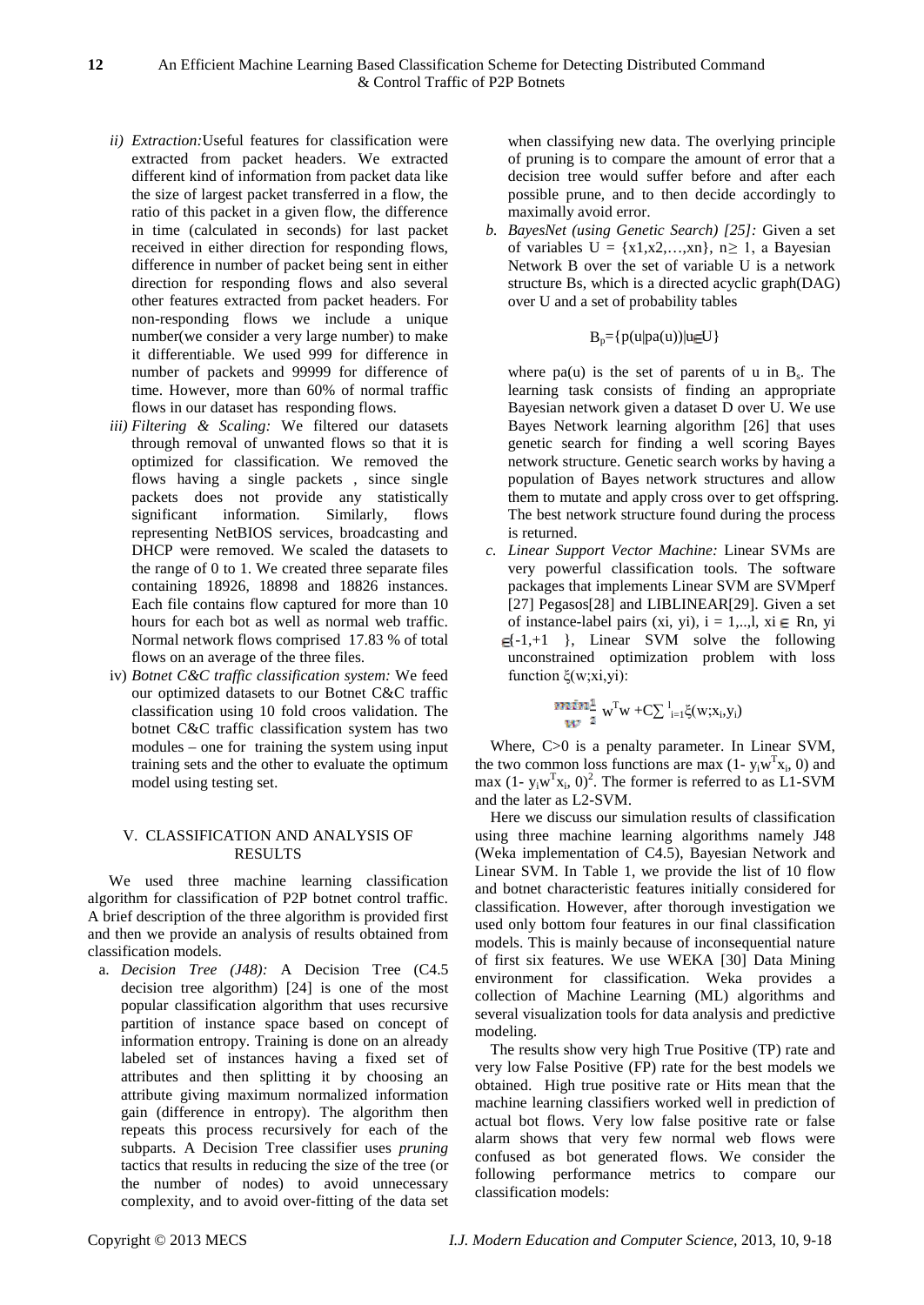$$
Accuracy = \frac{TP + TN}{TP + TN + PP + PN}
$$
 (1)

Sensitivity=
$$
\frac{TP}{TP + PN}
$$
 (2)

Positive Predictive Value (PPV) = 
$$
\frac{TP}{TP + PP}
$$
 (3)

$$
F-Measure = \frac{2*TPratePrecision}{TPrate+Precision}
$$
 (4)

Where  $TP = True$  Positives or Hits,  $TN = True$  Negatives or correct rejections,  $FP = False$  Positives or false alarms and FN = False Negatives or misses.

Here Sensitivity or Recall is the proportion of correctly identified bot flows. Similarly, PPV or Precision is the proportion of correctly identified bot flows out of total number of flows classified as bot by our classifier. F-Measure is a measure of a test's accuracy. The initial datasets prepared from three bots connected to the same botnet and normal web traffic samples, were passed through Randomize filter available with WEKA's unsupervised instance filter category. This was necessitated because our original datasets were imbalanced having less normal web flows. While

TABLE 1: Flow and botnet characteristics features

| Flow name          | Description                                                                                         |  |  |  |  |
|--------------------|-----------------------------------------------------------------------------------------------------|--|--|--|--|
| bytes_lrgst_pkt    | Total bytes transferred with largest                                                                |  |  |  |  |
|                    | packets in a flow.                                                                                  |  |  |  |  |
| total_bytes        | Total bytes transferred in a flow.                                                                  |  |  |  |  |
| avg iat            | Average inter arrival time between<br>packets in a flow.                                            |  |  |  |  |
| var_iat            | Variance of inter arrival time between<br>packets in a flow.                                        |  |  |  |  |
| avg_pktl           | Average size of packets in a flow.                                                                  |  |  |  |  |
| var_of_pktl        | Variance of packet sizes in a flow.                                                                 |  |  |  |  |
| lrgst_pkt          | Size of the largest packet in a flow.                                                               |  |  |  |  |
| ratio_of_lrgst_pkt | Ratio of largest packets in a flow.                                                                 |  |  |  |  |
| Rspt_diff          | Time difference (calculated in seconds)                                                             |  |  |  |  |
|                    | between last packet received in either                                                              |  |  |  |  |
|                    | direction for responding flows.                                                                     |  |  |  |  |
| Rsp_pkt_diff       | Difference in number of packet being<br>transferred in either direction<br>for<br>responding flows. |  |  |  |  |

TABLE 2: Weighted average tp rate, fp rate and time taken

| TP rate | FP rate | Time taken |
|---------|---------|------------|
|         |         | seconds)   |
| 0.997   | 0.009   | 0.85       |
| 0.996   | 0.008   | 10.53      |
| 0.961   | 0.173   |            |
|         |         |            |

TABLE 3: Computed performance metrics.

| Algorithm | Accuracy | Sensitivity | <b>PPV</b> | F-      |  |
|-----------|----------|-------------|------------|---------|--|
|           |          |             |            | Measure |  |
| J48       | 0.996277 | 0.997       | 0.997      | 0.997   |  |
| BavesNet  | 0.996399 | 0.996       | 0.996      | 0.996   |  |

| LIBLINEAR   0.960953   0.961<br>0.962<br>0.959 |
|------------------------------------------------|
|------------------------------------------------|

constructing classifier, we used 10-fold cross validation so that there is no over-fitting of our training set. Table 2 shows weighted average TP rate and FP rate for best model obtained for each of the three classification algorithms along with time taken to build model on training data (or training time). Similarly, Table 3 shows results of performance metrics computed. In both Table 2 and Table 3, values are average of results obtained for the three data sets.

Next, we applied Synthetic Minority Oversampling Technique (SMOTE) [31] to increase the number of samples in the minority class. SMOTE generates synthetic samples by multiplying the differences between the feature vector (sample) under consideration and its nearest neighbor with a random number between 0 and 1. By applying SMOTE our sample count in the minority class increased from 17.83% to 30.27%. Results obtained from synthetically increased dataset are shown in Table 4 and Table 5.

Among the three algorithms used for classification of our datasets J48 and BayesNet shows very promising results in prediction of suspicious botnet flows. While Bayesian Network is slightly better in accuracy i.e. correct prediction of previously unknown data, J48 takes very little simulation time on training data. We use weka's default setting for J48 with C.4.5 pruning technique. Next we use J48graft algorithm to produce grafted C4.5 decision tree. Grafting [32] is an algorithm for adding nodes to the tree to increase the probability of rightly classifying instances that falls outside the area covered by the training data. However, we find a very marginal increase in accuracy (Accuracy: 0.996419 for the original datasets and 0.996675 for the synthetically increased datasets). But, it also leads to an enlarged tree making it more complex and also increase in training time (Time taken: 1.02 Seconds for the original datasets and 1.26 seconds for the synthetically increased datasets). We also evaluated the models generated using LIBLINEAR algorithm for exponentially growing sequences of C starting from its default value 1.0. We find the best performing model at  $C = 2<sup>8</sup>$ . However, the average training time and the number of false negatives increased with each subsequent increase in C. For example, in case of  $C = 1.0$ , the average training time was 0.58 second and the average number of false negatives was only 17. For  $C = 2^8$ , the average training time increased to 7.2 seconds and the average number of false negatives stood at 29. Moreover, with increase in size of the datasets using SMOTE, there is a fall in performance of LIBLINEAR model.

In many real world problems where datasets may be highly imbalanced, the accuracy (the rate of correct classification) of a classifier may not be a good measure of performance because the accuracy measure does not consider the probability of the prediction: as long as the class with largest probability estimation is the same as the target, it is regarded as correct. That is, probability estimations or 'confidence' of the class prediction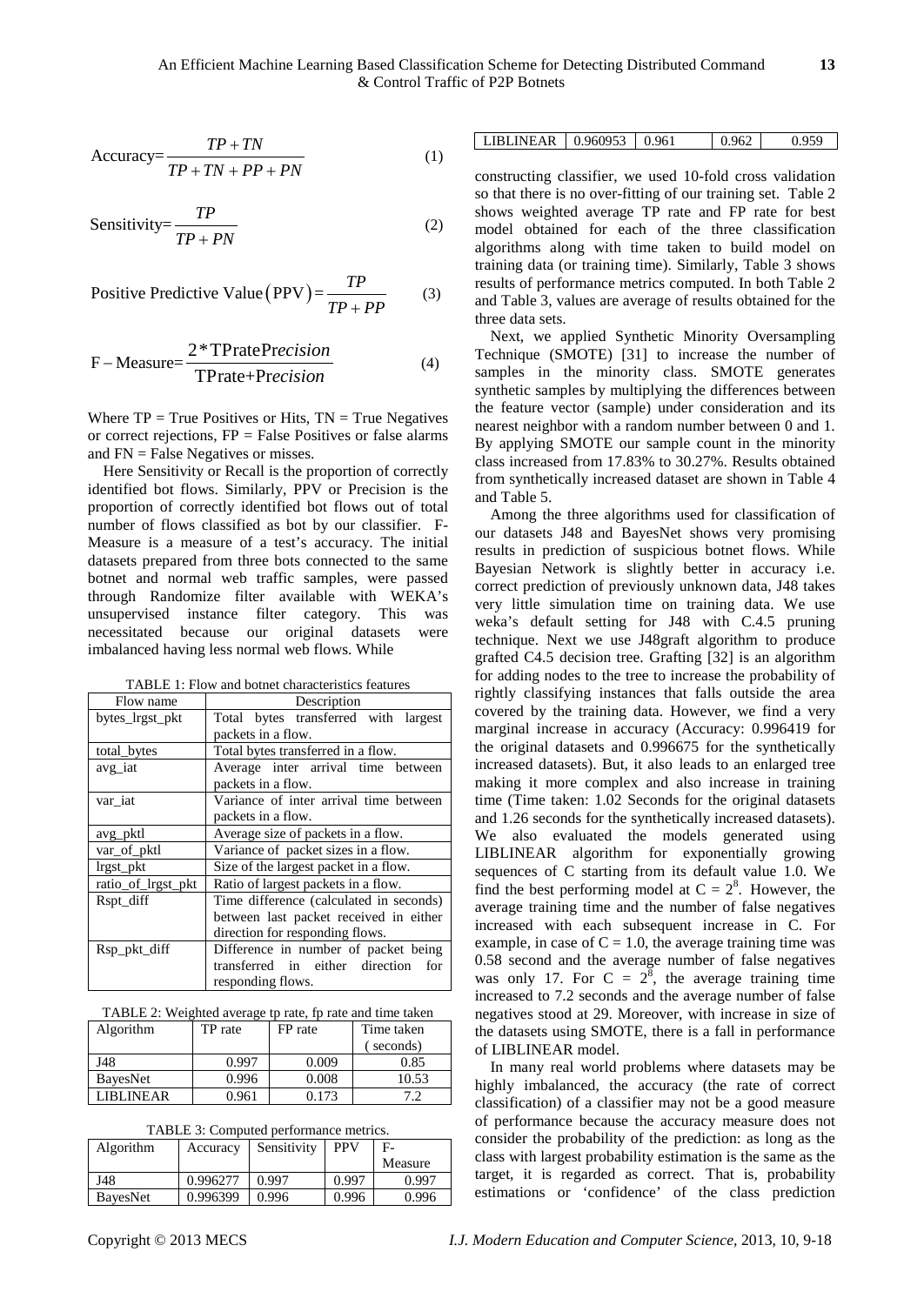produced by most classifiers is ignored in accuracy [31, 33]. In case of botnets, the number of botnet flows is bound to be large enough compared to normal web traffic flows when captured for same time duration. The area under ROC (Receiver Operating Characteristic)

TABLE 4: Weighted average tp rate, fp rate and time taken for the synthetically increased datasets.

| Algorithm       | TP rate | FP rate | Time taken |
|-----------------|---------|---------|------------|
|                 |         |         | seconds)   |
| J48             | 0.997   | 0.005   | 1.03       |
| <b>BavesNet</b> | 0.997   | 0.004   | 15.02      |
| LIBLINEAR       | 0.942   | 0.129   | 8.66       |

TABLE 5: Computed performance metrics for the synthetically increased datasets.

| mercuscu uuusets. |          |             |            |           |  |
|-------------------|----------|-------------|------------|-----------|--|
| Algorithm         | Accuracy | Sensitivity | <b>PPV</b> | F-Measure |  |
| J48               | 0.9966   | 0.997       | 0.997      | 0.997     |  |
| BayesNet          | 0.996855 | 0.997       | 0.997      | 0.997     |  |
| <b>LIBLINEAR</b>  | 0.942322 | 0.942       | 0.946      | 0.941     |  |

curve (AUC) provides a alternative and better measure for machine learning algorithms. AUC is more sensitive to Analysis of Variance (ANOVA) tests and is independent to the decision threshold, as well as it is invariant to a *priori* class probability distributions[34].

The ROC curve compares the classifiers' performance across the entire range of class distributions and error costs. The ROC curve is given by TP rate and FP rate. ROC curve drawing algorithm use decision threshold values and construct the curve by sweeping it across from high to low. This gives rise to TP rate and FP rate at each threshold level which can intern be interpreted as points on the ROC curve. For more detail on ROC curve drawing algorithm one can refer to the work done by Hamel [35]. AUC provides a good measure of comparing the performances of ROC curves in particular to the cases where dominance of one curve is not fully established. More details can be found in Ling et. al. work [33]. In case of perfect predictions the AUC is 1 and if AUC is 0.5 the prediction is random.

The model performance through ROC curves for our classification models is shown in Fig. 2, Fig. 3 and Fig. 4. The X-axis represents False Positive Rate and Y-axis represents the True Positive Rate. For original randomized dataset, the average AUC value obtained are 0.995, 0.999 and 0.894 for J48, BayesNet and the LIBLINEAR classification models respectively. For the synthetically increased datasets, the corresponding average AUC values are 0.997, 1 and 0.907. Thus comparing the results in Table 2, Table 3, Table 4, Table 5 and AUC values, we can say BayesNet using Genetic search provides the best classifier. Nevertheless, J48 takes very less time in building the training model with a reasonably good model performance.

#### VI. A RULE INDUCTION ALGORITHM FOR BOTNET TRAFFIC CLASSIFICATION

From analysis of results obtained from three classifiers in Section VI, it is apparent that Decision Tree (J48) gives both high predictive accuracy and faster model building time. Therefore, we used the indirect method of building classification rules i.e. to extract rules from C4.5 classification model discussed in Section V. Rule induction from Quinlan's famous C4.5 algorithm [24] is the conjunction of antecedents to arrive at a consequence. That is, if A, B and C are the test nodes encountered in the path from root to leaf node D, then the rule generated would be in conjunctive form such as "if A and B and C then D". The approach for rule generation is as follows:

First we trained the C4.5 tree. Then from it we extracted initial set of rules by considering test conditions in each path as conjunctive rule antecedents and corresponding class labels as rule consequences. We extracted 21 such rules from the decision tree trained on our dataset. Then we remove those antecedents which can trivially be removed. For example, if there are two antecedents in the same rule, say  $t > x1$  and  $t > x2$  where t is the attribute and x1, x2 are the numeric attribute values such that  $x1 > x2$ , then we accept the antecedent  $t > x1$  and



Figure 3: ROC curve for the J48 classification model. (Class: P2Pbot)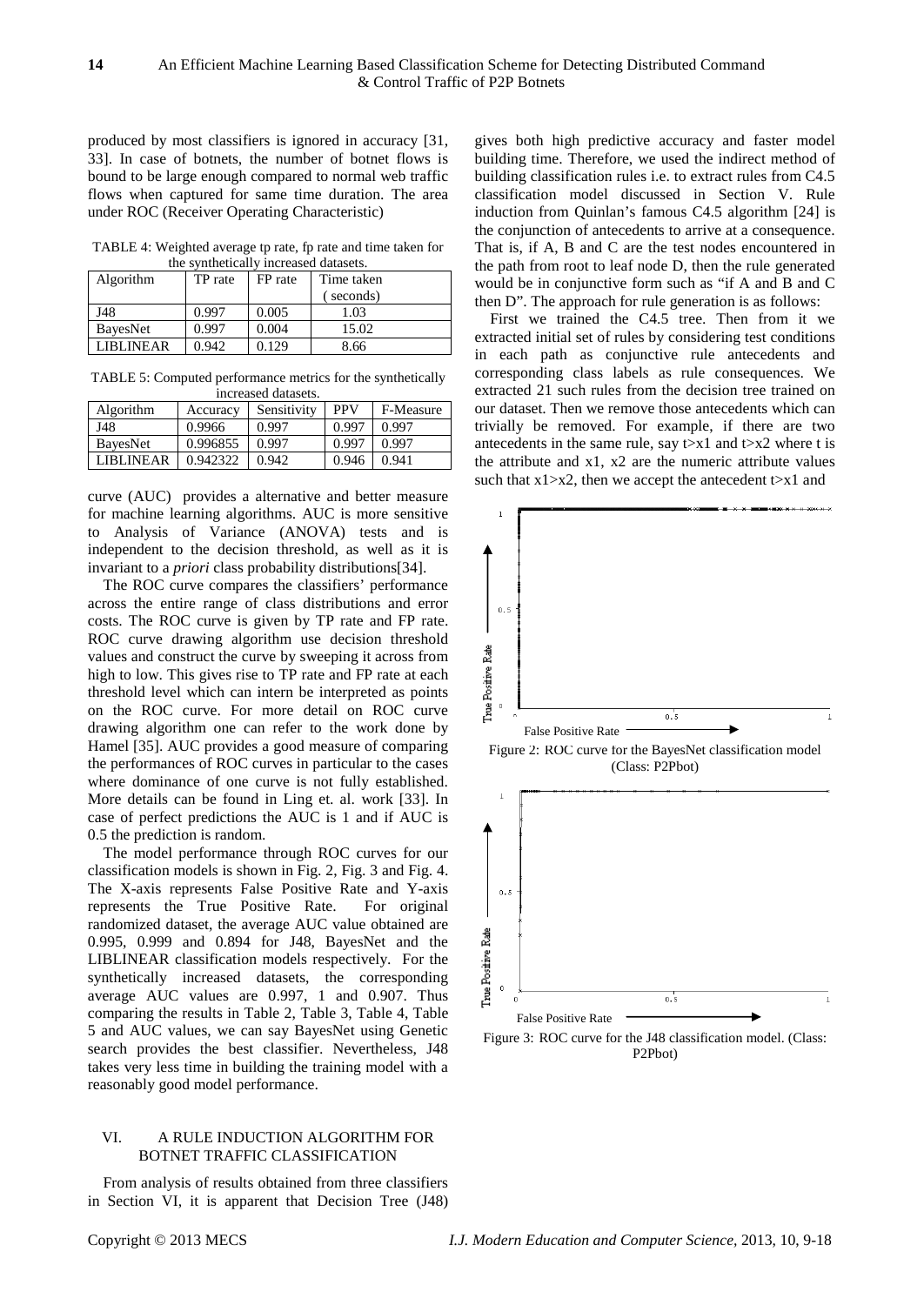

Figure 4: ROC curve for the LIBLINEAR classification model. (Class: P2Pbot)

discard the other. Similarly, if antecedents were  $t < x1$  and t $\langle x \rangle$ , then we accept t $\langle x \rangle$  provided x2 $\langle x \rangle$ . This reduced rule lengths.

We computed Coverage and Accuracy for our initial set of C4.5 rules. Coverage is the fraction of records that satisfy antecedents of a rule, given by

$$
Coverage = (|LHS|) / n \tag{5}
$$

And, accuracy is fraction of records covered by the rule that belong to the class on the RHS. It is given by

$$
Accuracy = (|LHS \cap RHS|) / (|LHS|)
$$
 (6)

Where n is the number of records in our dataset, [LHS] is the number of records that satisfies antecedent of a rule and |LHS ∩ RHS| is the number of records that satisfies the rule as a whole.

In our trained C4.5 tree, the attribute 'response packet difference' is the root followed by number of splitting on attributes 'ratio of largest packet' and 'largest packet'. Only in one case 'response packet difference' and 'response time difference' is used for splitting dipper in the tree. The initial set of rule is generalized by removing antecedents not contributing to accuracy and coverage of its original rule. To do this, antecedents corresponding to test nodes higher up in the tree were removed first (initially the root node). Then the Coverage and accuracy values for remaining part of the rules containing antecedents corresponding to test nodes dipper down the tree were calculated. If the freshly calculated coverage and accuracy values were not worse than the original, we replaced the original rule with its new variant. This process was repeated until further generalization of the rules was not possible. Rules are then grouped according to their predicted classes and subjected to further polishing using Minimum Description Length (MDL) principle [36] so that rules that do not contribute to the accuracy of our rule based classifier are removed.

In our newly generated rule set, we are left with ten rules that predicted normal traffic and four rules for botnet traffic, down from fourteen and seven respectively for our initial rule set. One important observation of our newly generated optimized rule set is that there are seven rules out of fourteen which have flows classified based on "proportions of large packets transferred in a flow" and "packets carrying maximum payload" only. This is shown in Table 6. This led us to believe that some more rules of our new rule set can be modified to fall within mutually exclusive ranges of these two attribute values without / insignificant degradation of their corresponding coverage and accuracy values.

We applied heuristic method to create a variant of some of the existing rules of the remaining rule set. The procedure adopted to modify remaining part of the rule set is as follows: We created a list of test conditions that belongs to remaining rules in the rule-set. Then we weighted each test condition according to summation of coverage values of their participated rules. We grouped them according to attribute name and arranged it in decreasing order of their weight-age values in each group separately. Then we considered one rule at a time from the remaining pool and used heuristic to replace one of its antecedents For example, in case of the following rule that predicts Normal flow,

"If (Response packet difference  $\leq 0.003$ ) And (Ratio of largest packet  $\leq 0.504274$ ) And (Largest packet  $\leq 0.0115$ ) And (Largest packet  $> 0.0063$ ) Then Class = Normal" we replaced the antecedent (Response packet difference ≤ 0.003) with (Ratio of largest packet  $> 0.142857$ ). The new rule generated with this replacement has an accuracy and coverage of 100% and 1.68 % respectively. The corresponding figures for the rule before replacement were 99% and 1.15%. Table 7 shows new variant of four such rules. However, in three rules we need to retain antecedents on other two attributes for correct prediction. Those three rules are shown in Table 8.

Finding the best decision tree is NP-hard and all current decision tree algorithms are heuristic algorithms. Therefore, the decision tree structures would be different for different training sets. However, using our approach most of the rules can be converted in to ranges of packet carrying maximum payload and its proportions in a flow.

We have generated the rules from decision tree created on one data set and tested it on all the three data sets. We found that rules in Table 6 has a coverage of approximately 24%, rules in Table 7 has a coverage of approximately 76% and rules in Table 8 has a very negligible coverage. We also found that the rule based approach has produced better accuracy (Average Accuracy =  $99.63$  %) than the original decision trees in all the three test cases.

#### VII.CONCLUSION AND FUTURE WORK

In this paper, we have proposed a methodology for detecting P2P botnets using Machine Learning techniques. We used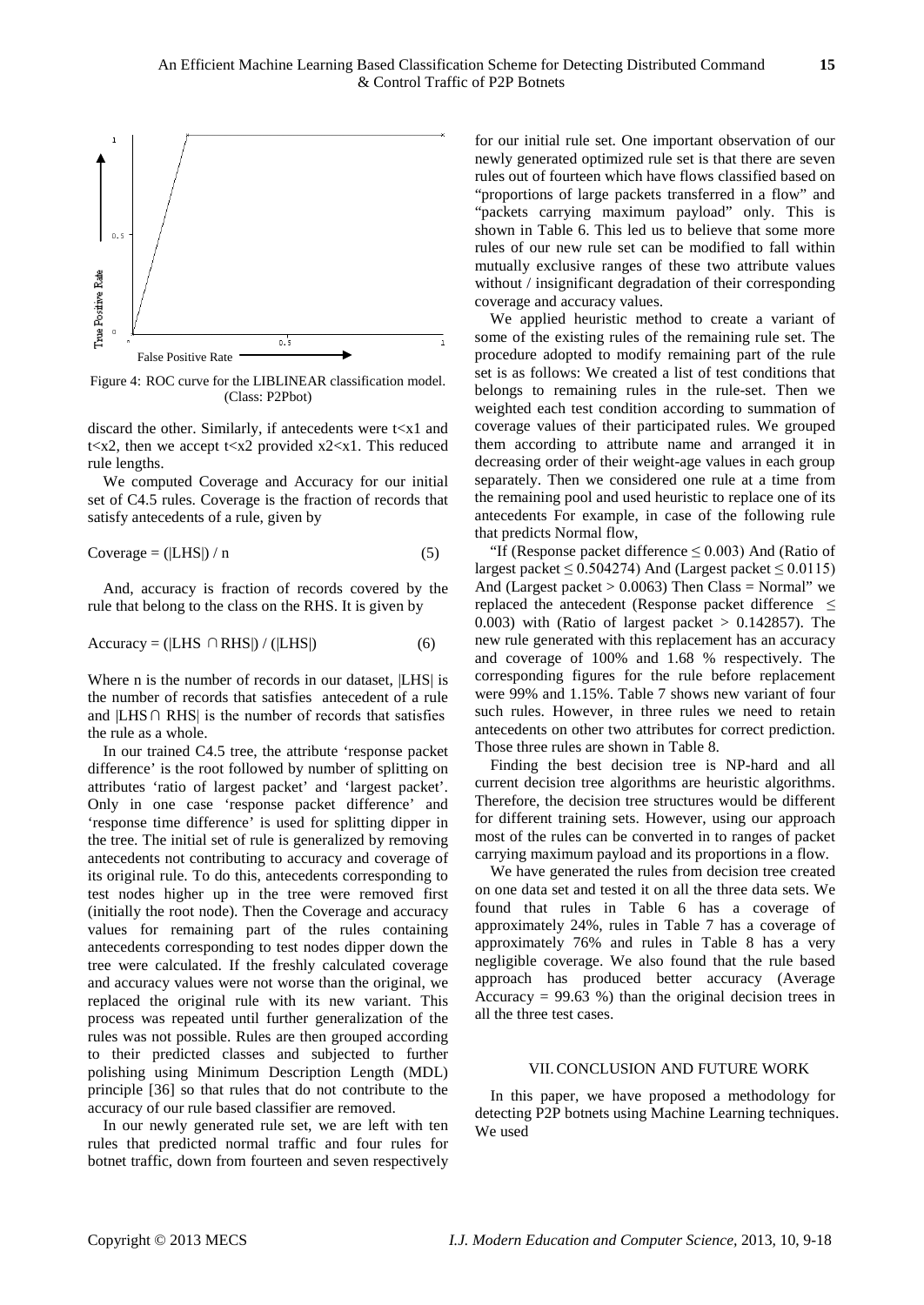# **16** An Efficient Machine Learning Based Classification Scheme for Detecting Distributed Command & Control Traffic of P2P Botnets

| Rule antecedents                |                              | Rule                | Accuracy (%) |  |
|---------------------------------|------------------------------|---------------------|--------------|--|
| <b>Ratio of Largest Packets</b> | <b>Largest Packet</b>        | Consequence         |              |  |
| > 0.504274                      |                              | Normal              | 99.8         |  |
| $\leq 0.142857$                 | > 0.0457                     | Normal              | 99.3         |  |
| $\leq$ 0.142857                 | $\epsilon = 0.0083$          | Normal              | 100          |  |
| $\leq$ 0.142857                 | $> 0.0095$ AND $\leq 0.0117$ | Normal              | 100          |  |
| $\leq 0.142857$                 | $> 0.0118$ AND $\leq 0.0365$ | Normal              | 97.7         |  |
| $> 0.00831$ AND $\leq 0.142857$ | $> 0.0365$ AND $\leq 0.457$  | Normal              | 100          |  |
| $\leq 0.142857$                 | $> 0.0117$ AND $\leq 0.0118$ | P <sub>2</sub> Pbot | 100          |  |

|  | TABLE 6: Rules based on "ratio of largest packet" and "largest packet" only |  |
|--|-----------------------------------------------------------------------------|--|
|--|-----------------------------------------------------------------------------|--|

|                                                | Rule<br><b>Rule Antecedents</b>                                                              |                                                                                                                  | Accuracy<br>(% )<br>before | Accuracy $(\% )$ |                      |
|------------------------------------------------|----------------------------------------------------------------------------------------------|------------------------------------------------------------------------------------------------------------------|----------------------------|------------------|----------------------|
| Replaced Antecedents                           | Replaced With                                                                                | <b>Unchanged Antecedents</b>                                                                                     | Consequence                | replacement      | after<br>replacement |
| (Response Packet)<br>Difference $\leq 0.003$ ) | (Ratio of Largest)<br>Packet $> 0.142857$ ),<br>(Ratio of Largest)<br>Packet $\leq 0.504274$ | (Largest Packet ><br>0.0118                                                                                      | Normal                     | 99.5             | 99.7                 |
| (Response Packet)<br>Difference $\leq 0.003$ ) | (Ratio of Largest)<br>Packet $> 0.142857$ )                                                  | (Ratio of Largest)<br>Packet $\leq 0.504274$ .<br>(Largest Packet ><br>0.0063), (Largest Packet<br>$\leq 0.0115$ | Normal                     | 99               | 100                  |
| (Response Packet)<br>Difference $\leq 0.003$ ) | (Ratio of Largest)<br>Packet $> 0.142857$ )                                                  | (Ratio of Largest)<br>Packet $\leq 0.504274$ .<br>(Largest Packet $\leq$<br>0.0063                               | P <sub>2</sub> Pbot        | 99.8             | 99.8                 |
| (Response Packet)<br>Difference $\leq 0.003$ ) | (Ratio of Largest)<br>Packet $> 0.142857$ )                                                  | (Ratio of Largest)<br>Packet $\leq 0.504274$ ,<br>(Largest Packet ><br>0.0115), (Largest Packet<br>$\leq 0.0118$ | P <sub>2</sub> Pbot        | 100              | 99.9                 |

| Rule Antecedents                                                                                                                                                                                  | Rule Consequence    | Accuracy $(\% )$ |
|---------------------------------------------------------------------------------------------------------------------------------------------------------------------------------------------------|---------------------|------------------|
| (Response Packet Difference $> 0.003$ ), (Ratio of Largest Packet $\le$<br>0.00831), (Largest Packet > 0.0365), (Largest Packet $\leq$ 0.0457),<br>(Response Time Difference $\leq 0.01261$ )     | Normal              | 100              |
| (Response Packet Difference $\leq$ 0.003), (Ratio of Largest Packet $\leq$<br>0.142857), (Largest Packet > 0.0083), (Largest Packet $\leq$ 0.0095),<br>(Response Time Difference $\leq 0.01261$ ) | Normal              | 100              |
| (Response Packet Difference $> 0.003$ ), (Ratio of Largest Packet $\le$<br>0.142857), (Largest Packet > 0.0083), (Largest Packet $\leq$ 0.0095)                                                   | P <sub>2</sub> Phot | 100              |

ML classification algorithms to classify P2P botnet Command & Control(C&C) traffic based on combined power of selected flow features and botnet behavioral characteristic features. From our experiments, we found that the BayesNet classifier created using Genetic search produces very promising result with an accuracy rate as high as 0.996399 and AUC value of 0.999. These are

good indicators to justify efficacy of our classification techniques.

Other classification algorithms such as J48 and LIBLINEAR are very fast. For example J48 took only 0.85 second to build model on our training data having a reasonably good predictive accuracy. Therefore, a noteworthy contribution of this research work is that we proposed a machine learning based framework for quick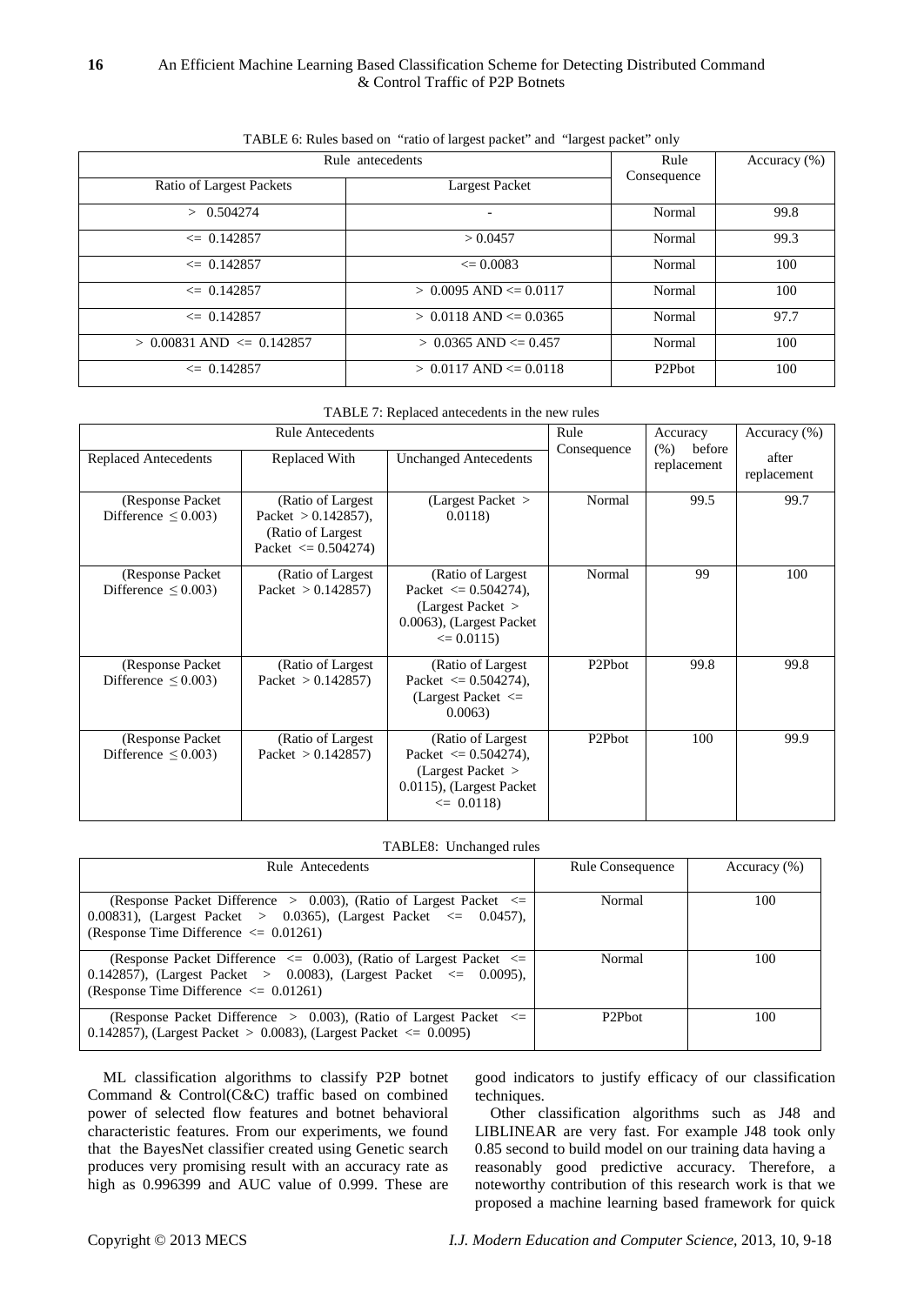detection of P2P botnet traffic that has a high predictive accuracy. Our ROC curve analysis points to predictive accuracy of our classification models. However, we need to test our classification techniques in large-scale network set-ups.

Finally, we proposed a rule induction algorithm for P2P botnet traffic classification. We achieved better classification accuracy than decision tree classifier. We generated rules from traffic samples collected from Nugache botnet. However, same procedure can be adopted to generate rules for other P2P botnet traffic samples as well. Furthermore, our rule based approach can be a stepping stone for development of an unsupervised detection technique. Large number of botnet flows tends to exist within short intervals of proportions at which largest packets are transferred and also the size of the largest packet. Only when these two characteristic features failed to provide high predictive accuracy for a particular range of its values, the other two features were used.

#### ACKNOWLEDGMENT

We would like to thank Mohammad M. Masud, Department of Computer Science, University of Texas at Dallas for providing us the botnet dataset to carry out this research work.

#### **REFERENCES**

- [1] E. Florio and M. Ciubotariu, *Peerbot: Catch me if you can*, Symantec Security Response,Tech. Rep., April 2007.
- [2] S Stover, D Dittrich, J Hernandez, S Dietrich, "Analysis of the Storm and Nugache Trojans: P2P is here ", in USENIX [December 2007, Volume 32, Number](https://www.usenix.org/publications/login/december-2007-volume-32-number-6)  [6.](https://www.usenix.org/publications/login/december-2007-volume-32-number-6)
- [3]G. Sinclair, C. Nunnery, B. Byung and H. Kang, "The Waledac Protocol: The How and Why" Proc. 4th International Conference on Malicious and Unwanted Software(MALWARE 09), IEEE Press, Feb. 2010.
- [4] Wen-Hwa Liao, Chia-Ching Chang, "Peer to Peer Botnet Detection Using Data Mining Scheme", International Conference on Internet Technology and Applications, 2010.
- [5] Guofei Gu, Vinod Yegneswaran, Phillip Porras, Jennifer Stoll, and Wenke Lee, "Active Botnet Probing to Identify Obscure Command and Control Channels" in Annual Computer Security Applications Conference,2009.
- [6] Craig A. Schiller, Jim Binkley, David Harley, Gadi Evron, Tony Bradley, Carsten Willems, Michael Cross, "BOTNETS THE KILLER WEB APP", Syngress Publishing Inc.,2007.
- [7] Kevin Gennuso Shedding Light on Security Incidents Using Network Flows, The SANS Institute 2012.
- [8] Carl Livadas, Robert Walsh, David Lapsley, W. Timothy Strayer, "Using Machine Learning

Techniques to Identify Botnet Traffic" in 2nd IEEE LCN Workshop on Network Security (WoNS'2006).

- [9] David Zhao, [Issa Traoré,](http://www.informatik.uni-trier.de/~ley/pers/hd/t/Traor=eacute=:Issa.html) [Ali A. Ghorbani,](http://www.informatik.uni-trier.de/~ley/pers/hd/g/Ghorbani:Ali_A=.html) [Bassam](http://www.informatik.uni-trier.de/~ley/pers/hd/s/Sayed:Bassam.html)  [Sayed,](http://www.informatik.uni-trier.de/~ley/pers/hd/s/Sayed:Bassam.html) Sherif Saad, [Wei Lu:](http://www.informatik.uni-trier.de/~ley/pers/hd/l/Lu:Wei.html) Peer to Peer Botnet Detection Based on Flow Intervals. [SEC 2012,](http://www.informatik.uni-trier.de/~ley/db/conf/sec/sec2012.html#ZhaoTGSSL12) pp. 87-102, 2012.
- [10] Wernhuar Tarng, Li-Zhong Den, Kuo-Liang Ou, Mingteh Chen, "The Analysis and Identification of P2P Botnet's Traffic Flows", International Journal of Communication Network and Information Security(IJCNIS), Vo. 3, No. 2, August 2011.
- [11] Pijush Barthakur, Manoj Dahal, Mrinal Kanti Ghose,"A Framework for P2P Botnet Detection using SVM", in the 4th International conference on Cyber-Enabled Distributed Computing and Knowledge Discovery(CyberC), 2012.
- [12] H. Choi, H. Lee, H. Lee, and H. Kim, "Botnet Detection by Monitoring Group Activities in DNS Traffic," in Proc. 7th IEEE International Conference on Computer and Information Technology (CIT 2007), 2007, pp.715-720.
- [13] Ricardo Villamarín-Salomón, José Carlos Brustoloni, "Identifying Botnets Using Anomaly Detection Techniques Applied to DNS Traffic", in IEEE CCNC proceedings,2008.
- [14] Sandeep Yadav, Ashwath Kumar Krishna Reddy, A.L. Narasimha Reddy, Supranamaya Ranjan ,"Detecting Algorithmically Generated Domain-Flux Attacks with DNS Traffic Analysis.", 2012.
- [15] Mohammad M. Masud, Tahseen Al-khateeb, Latifur Khan, Bhavani Thuraisingham, Kevin W. Hamlen. Flow Based Identification of Botnets Traffic by Mining Multiple Log Files. In Distributed Framework and Applications, 2008. DFmA 2008.
- [16]Guofei Gu, Roberto Perdisci, Junjie Zhang, and Wenke Lee. BotMiner: Clustering Analysis of Network Traffic for Protocol- and Structure-Independent Botnet Detection. In 17th USENIX Security Symposium,2008.
- [17]Hossein Rouhani Zeidanloo, Farhoud Hosseinpour, Farhood Farid Etemad,"New Approach for Detection of IRC and P2P Botnets", International Journal of Computer and Electrical Engineering, Vol. 2, No. 6, December 2010.
- [18]Huy Hang, Xuetao Wei, Michalis Faloutsos, Tina Eliassi-Rad, "Entelecheia: Detecting P2P P2P bots with Structured Graph Analysis", 19th USENIX conference Botnets in their Waiting Stage", IFIP Networking 2013.
- [19] Shishir Nagaraja, Prateek Mittal, Chi-Yao Hong, Matthew Caesar, Nikita Borisov, "BotGrep: Finding on Security, 2010.
- [20] Babak Rahbarinia, Roberto Perdisci, Andrea Lanzi, Kang Li, "PeerRush: Mining for Unwanted P2P Traffic", in proceedings of 10th Conference on Detection of Intrusions and Malware & Vulnerability Assessment (DIMVA 2013), July, 2013.
- [21] Huabo Li, Guyu Hu, Jian Yuan, Haiguang Lai. "P2P Botnet Detection based on Irregular Phased Similarity", in Second International Conference on